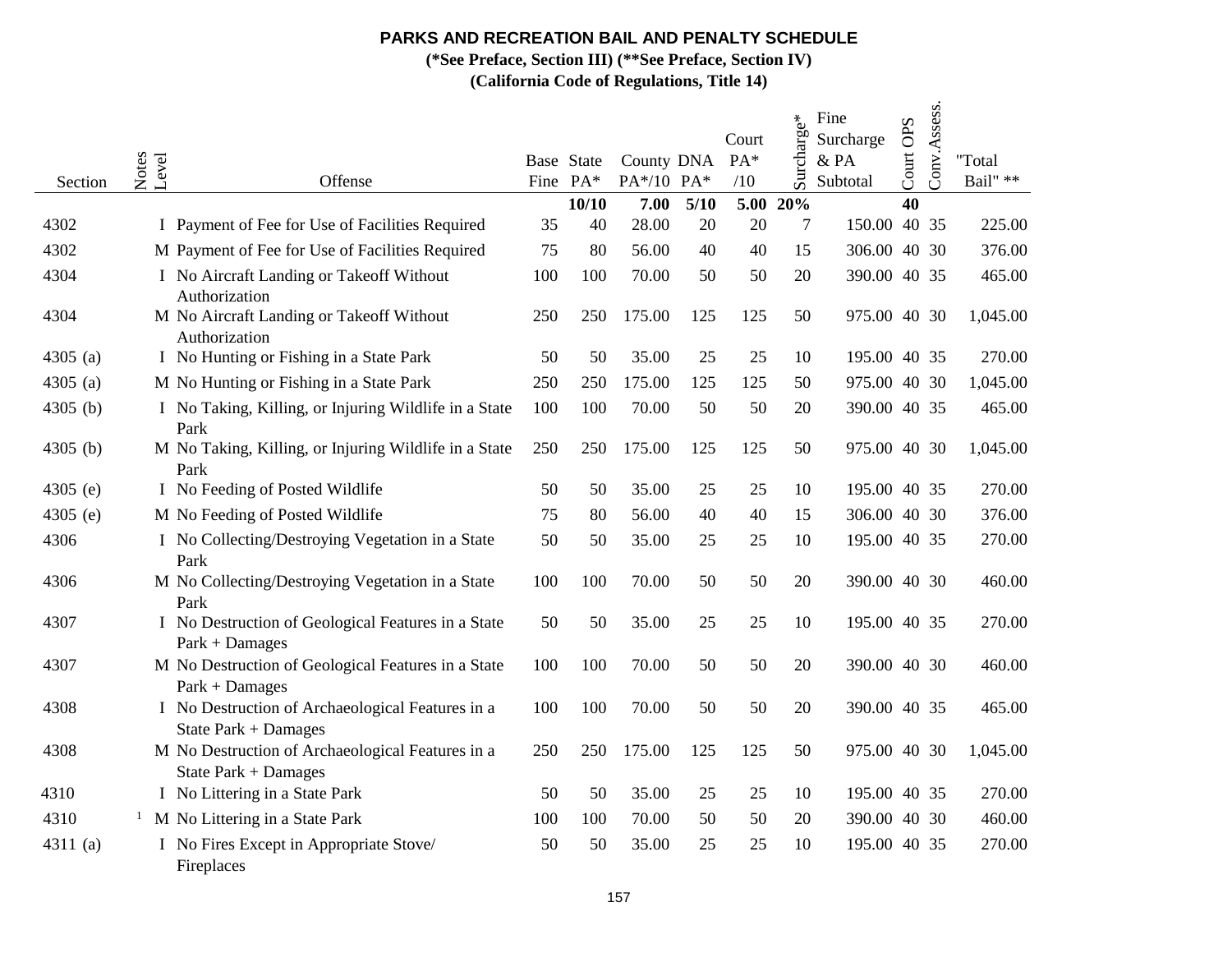**(\*See Preface, Section III) (\*\*See Preface, Section IV)**

| Section        | Notes<br>Level<br>Offense                                                 |     | Base State<br>Fine PA* | County DNA<br>PA*/10 PA* |      | Court<br>PA*<br>/10 | Surcharge* | Fine<br>Surcharge<br>& PA<br>Subtotal | Court OPS | Conv.Assess. | "Total<br>Bail" ** |
|----------------|---------------------------------------------------------------------------|-----|------------------------|--------------------------|------|---------------------|------------|---------------------------------------|-----------|--------------|--------------------|
|                |                                                                           |     | 10/10                  | 7.00                     | 5/10 | 5.00                | 20%        |                                       | 40        |              |                    |
| 4311 $(a)$     | M No Fires Except in Appropriate Stove/<br>Fireplaces                     | 100 | 100                    | 70.00                    | 50   | 50                  | 20         | 390.00 40 30                          |           |              | 460.00             |
| 4311 $(b)$     | I No Unsafe Fires                                                         | 100 | 100                    | 70.00                    | 50   | 50                  | 20         | 390.00 40 35                          |           |              | 465.00             |
| 4311 $(b)$     | M No Unsafe Fires                                                         | 500 | 500                    | 350.00                   | 250  | 250                 | 100        | 1,950.00 40 30                        |           |              | 2,020.00           |
| 4311 $(c)$     | I No Fire or Smoking Where Posted                                         | 100 | 100                    | 70.00                    | 50   | 50                  | 20         | 390.00 40 35                          |           |              | 465.00             |
| 4311 $(c)$     | M No Fire or Smoking Where Posted                                         | 250 | 250                    | 175.00                   | 125  | 125                 | 50         | 975.00 40 30                          |           |              | 1,045.00           |
| 4312 $(a,b,d)$ | I No Dog or Animal Running Loose                                          | 35  | 40                     | 28.00                    | 20   | 20                  | 7          | 150.00 40 35                          |           |              | 225.00             |
| 4312 $(a,b,d)$ | M No Dog or Animal Running Loose                                          | 75  | 80                     | 56.00                    | 40   | 40                  | 15         | 306.00 40 30                          |           |              | 376.00             |
| 4312 (c)       | I Keeping Noisy, Vicious, or Dangerous Dogs or<br>Animals                 | 100 | 100                    | 70.00                    | 50   | 50                  | 20         | 390.00 40 35                          |           |              | 465.00             |
| 4312 (c)       | M Keeping Noisy, Vicious, or Dangerous Dogs or<br>Animals                 | 250 | 250                    | 175.00                   | 125  | 125                 | 50         | 975.00 40 30                          |           |              | 1,045.00           |
| 4312 (e)       | I No Dogs or Cats in Area Unless on a Leash                               | 50  | 50                     | 35.00                    | 25   | 25                  | 10         | 195.00 40 35                          |           |              | 270.00             |
| 4312 (e)       | M No Dogs or Cats in Area Unless on a Leash                               | 100 | 100                    | 70.00                    | 50   | 50                  | 20         | 390.00 40 30                          |           |              | 460.00             |
| 4312 $(f)$     | I No Animals in a Unit Except Under Control                               | 35  | 40                     | 28.00                    | 20   | 20                  | 7          | 150.00 40 35                          |           |              | 225.00             |
| 4312 (f)       | M No Animals in a Unit Except Under Control                               | 75  | 80                     | 56.00                    | 40   | 40                  | 15         | 306.00 40 30                          |           |              | 376.00             |
| 4312 (h)       | I No Grazing Without Authorization $+$ \$30 Per<br>Head                   | 50  | 50                     | 35.00                    | 25   | 25                  | 10         | 195.00 40 35                          |           |              | 270.00             |
| 4312(h)        | M No Grazing Without Authorization $+$ \$30 Per<br>Head                   | 100 | 100                    | 70.00                    | 50   | 50                  | 20         | 390.00 40 30                          |           |              | 460.00             |
| 4313           | I No Weapons or Traps Except Where<br>Authorized                          | 100 | 100                    | 70.00                    | 50   | 50                  | 20         | 390.00 40 35                          |           |              | 465.00             |
| 4313           | M No Weapons or Traps Except Where<br>Authorized                          | 250 | 250                    | 175.00                   | 125  | 125                 | 50         | 975.00 40 30                          |           |              | 1,045.00           |
| 4314           | I No Fireworks Allowed                                                    | 50  | 50                     | 35.00                    | 25   | 25                  | 10         | 195.00 40 35                          |           |              | 270.00             |
| 4314           | M No Fireworks Allowed                                                    | 100 | 100                    | 70.00                    | 50   | 50                  | 20         | 390.00 40 30                          |           |              | 460.00             |
| 4316           | I No Photography/Filming for Commercial<br>Purposes Without Authorization | 100 | 100                    | 70.00                    | 50   | 50                  | 20         | 390.00 40 35                          |           |              | 465.00             |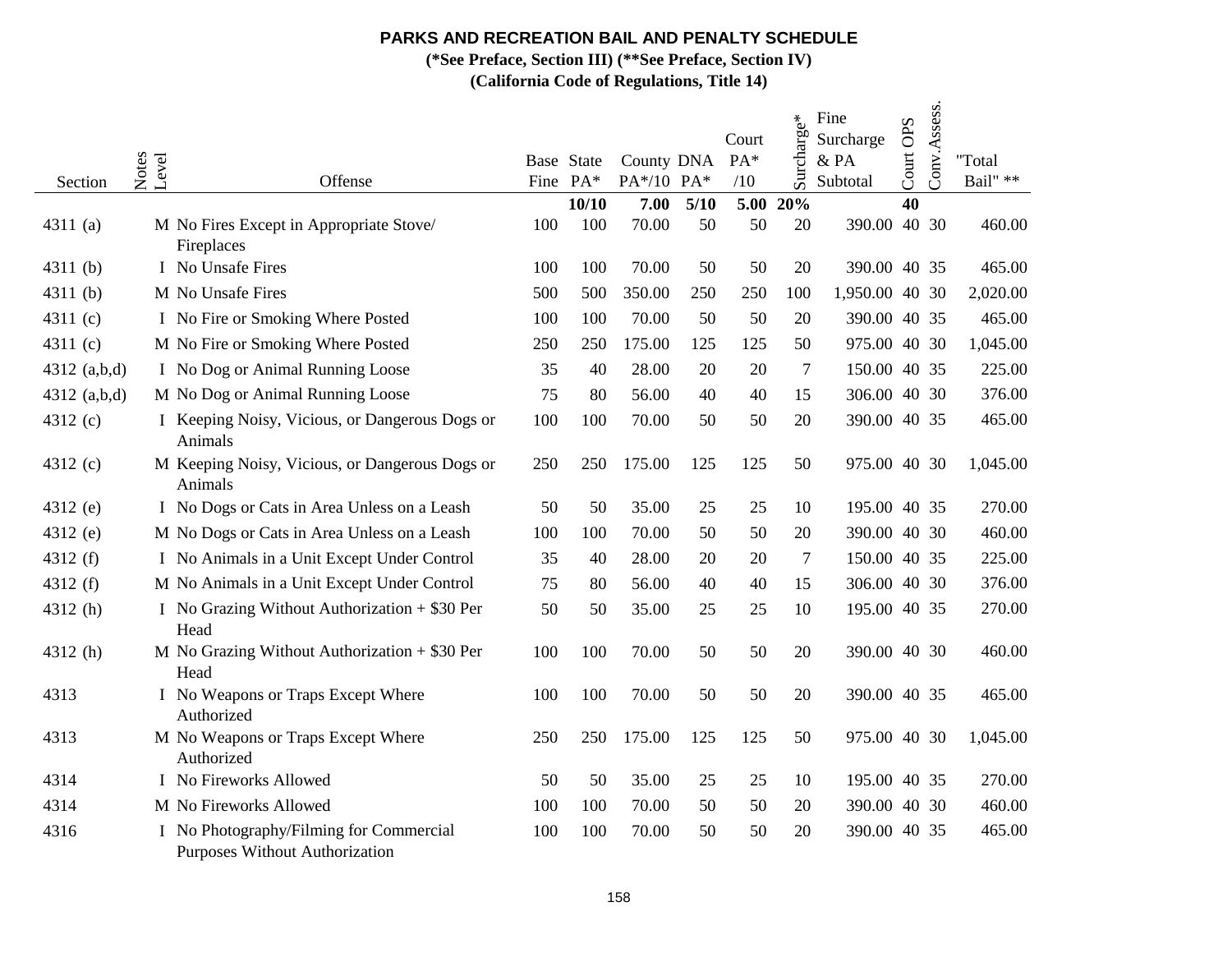**(\*See Preface, Section III) (\*\*See Preface, Section IV)**

| Section    | Notes<br>Level | Offense                                                                          |     | Base State<br>Fine PA* | County DNA<br>PA*/10 PA* |      | Court<br>$PA*$<br>/10 | Surcharge* | Fine<br>Surcharge<br>& PA<br>Subtotal | Court OPS | Conv.Assess. | "Total<br>Bail" ** |
|------------|----------------|----------------------------------------------------------------------------------|-----|------------------------|--------------------------|------|-----------------------|------------|---------------------------------------|-----------|--------------|--------------------|
|            |                |                                                                                  |     | 10/10                  | 7.00                     | 5/10 | 5.00                  | 20%        |                                       | 40        |              |                    |
| 4316       |                | M No Photography/Filming for Commercial<br><b>Purposes Without Authorization</b> | 500 | 500                    | 350.00                   | 250  | 250                   | 100        | 1,950.00 40 30                        |           |              | 2,020.00           |
| 4317       |                | I No Juvenile Shall Violate Posted Curfew Hours                                  | 35  | 40                     | 28.00                    | 20   | 20                    | 7          | 150.00 40 35                          |           |              | 225.00             |
| 4317       |                | M No Juvenile Shall Violate Posted Curfew Hours                                  | 75  | 80                     | 56.00                    | 40   | 40                    | 15         | 306.00 40 30                          |           |              | 376.00             |
| 4318       |                | I No Loitering About Park Restrooms,<br>Showers, etc.                            | 100 | 100                    | 70.00                    | 50   | 50                    | 20         | 390.00 40 35                          |           |              | 465.00             |
| 4318       |                | M No Loitering About Park Restrooms,<br>Showers, etc.                            | 250 | 250                    | 175.00                   | 125  | 125                   | 50         | 975.00 40 30                          |           |              | 1,045.00           |
| 4319       |                | I No Dangerous Recreational Activities                                           | 35  | 40                     | 28.00                    | 20   | 20                    | $\tau$     | 150.00 40 35                          |           |              | 225.00             |
| 4319       |                | M No Dangerous Recreational Activities                                           | 75  | 80                     | 56.00                    | 40   | 40                    | 15         | 306.00 40 30                          |           |              | 376.00             |
| 4320 $(a)$ |                | I Observation of Quiet Hours Required                                            | 50  | 50                     | 35.00                    | 25   | 25                    | 10         | 195.00 40 35                          |           |              | 270.00             |
| 4320 (a)   |                | M Observation of Quiet Hours Required                                            | 100 | 100                    | 70.00                    | 50   | 50                    | 20         | 390.00 40 30                          |           |              | 460.00             |
| 4320 (b)   |                | I No Outside Machinery Operated Without<br>Permission                            | 50  | 50                     | 35.00                    | 25   | 25                    | 10         | 195.00 40 35                          |           |              | 270.00             |
| 4320 $(b)$ |                | M No Outside Machinery Operated Without<br>Permission                            | 100 | 100                    | 70.00                    | 50   | 50                    | 20         | 390.00 40 30                          |           |              | 460.00             |
| 4320 (c)   |                | I No Noisy Disturbance During Specified<br>Hours                                 | 35  | 40                     | 28.00                    | 20   | 20                    | 7          | 150.00 40 35                          |           |              | 225.00             |
| 4320 (c)   |                | M No Noisy Disturbance During Specified<br>Hours                                 | 75  | 80                     | 56.00                    | 40   | 40                    | 15         | 306.00 40 30                          |           |              | 376.00             |
| 4321       |                | I Restrictions on Assembly                                                       | 50  | 50                     | 35.00                    | 25   | 25                    | 10         | 195.00 40 35                          |           |              | 270.00             |
| 4321       |                | M Restrictions on Assembly                                                       | 100 | 100                    | 70.00                    | 50   | 50                    | 20         | 390.00 40 30                          |           |              | 460.00             |
| 4322       |                | I No Nudity Except Where Authorized                                              | 50  | 50                     | 35.00                    | 25   | 25                    | 10         | 195.00 40 35                          |           |              | 270.00             |
| 4322       |                | M No Nudity Except Where Authorized                                              | 100 | 100                    | 70.00                    | 50   | 50                    | 20         | 390.00 40 30                          |           |              | 460.00             |
| 4323 (a)   |                | I Restrictions on Recreational Equipment                                         | 35  | 40                     | 28.00                    | 20   | 20                    | 7          | 150.00 40 35                          |           |              | 225.00             |
| 4323 $(a)$ |                | M Restrictions on Recreational Equipment                                         | 75  | 80                     | 56.00                    | 40   | 40                    | 15         | 306.00 40 30                          |           |              | 376.00             |
| 4323 $(b)$ |                | I Restrictions on Food Storage                                                   | 50  | 50                     | 35.00                    | 25   | 25                    | 10         | 195.00 40 35                          |           |              | 270.00             |
| 4323 (b)   |                | M Restrictions on Food Storage                                                   | 100 | 100                    | 70.00                    | 50   | 50                    | 20         | 390.00 40 30                          |           |              | 460.00             |
| 4323 (c)   |                | I Restrictions on Tents on Beaches                                               | 35  | 40                     | 28.00                    | 20   | 20                    | $\tau$     | 150.00 40 35                          |           |              | 225.00             |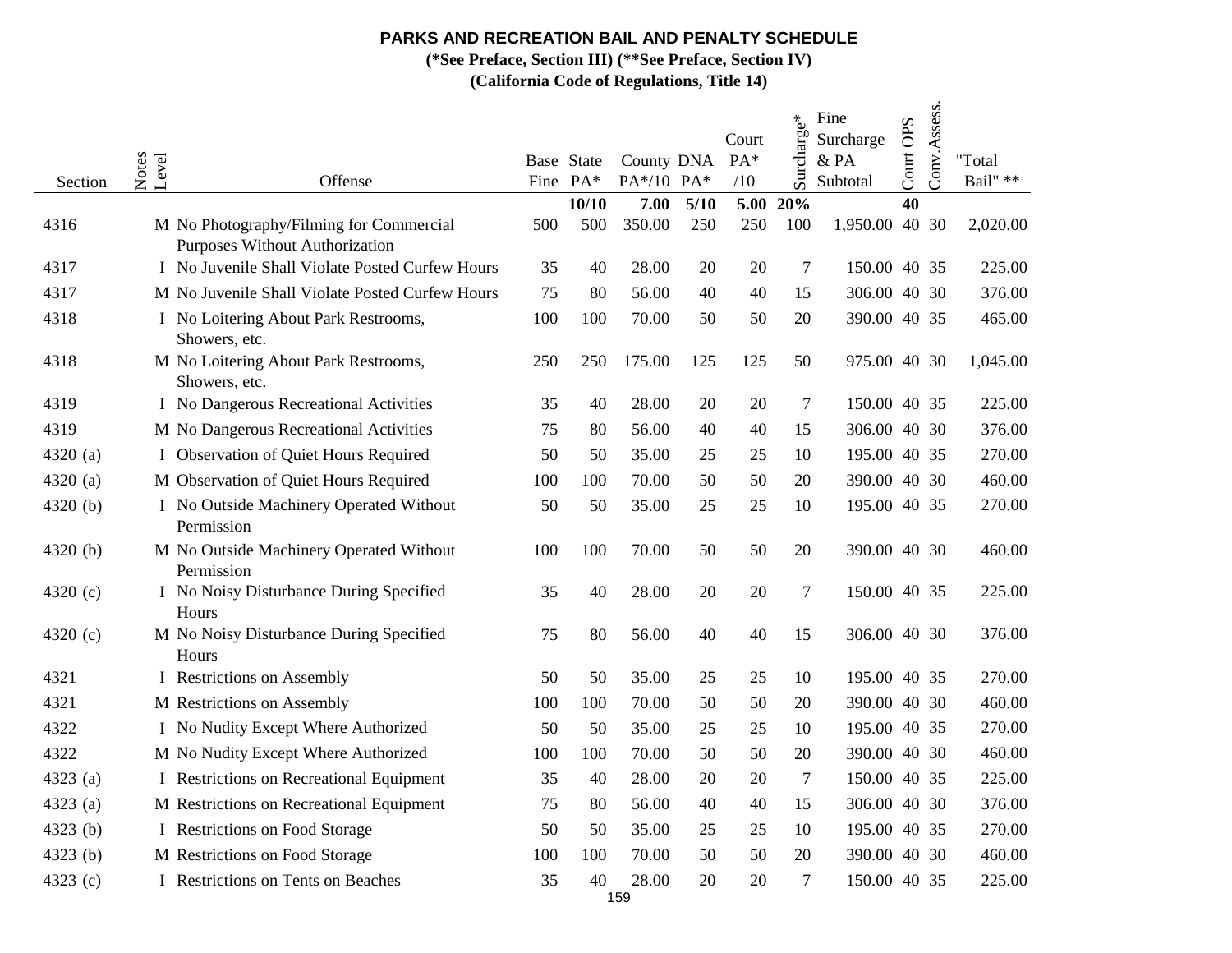**(\*See Preface, Section III) (\*\*See Preface, Section IV)**

| Section      | Notes<br>Level | Offense                                                           |     | Base State<br>Fine PA* | County DNA<br>PA*/10 PA* |      | Court<br>$PA*$<br>/10 | Surcharge*   | Fine<br>Surcharge<br>&PA<br>Subtotal | Court OPS | Conv.Assess. | "Total<br>Bail" ** |
|--------------|----------------|-------------------------------------------------------------------|-----|------------------------|--------------------------|------|-----------------------|--------------|--------------------------------------|-----------|--------------|--------------------|
|              |                |                                                                   |     | 10/10                  | 7.00                     | 5/10 |                       | $5.00\ 20\%$ |                                      | 40        |              |                    |
| 4323 (c)     |                | M Restrictions on Tents on Beaches                                | 75  | 80                     | 56.00                    | 40   | 40                    | 15           | 306.00 40 30                         |           |              | 376.00             |
| 4324 $(a-c)$ |                | I Requirements for Sanitation                                     | 50  | 50                     | 35.00                    | 25   | 25                    | 10           | 195.00 40 35                         |           |              | 270.00             |
| 4324 $(a-c)$ |                | M Requirements for Sanitation                                     | 100 | 100                    | 70.00                    | 50   | 50                    | 20           | 390.00 40 30                         |           |              | 460.00             |
| 4326         |                | I Violation of Posted Orders/Special Permits<br>Prohibited        | 50  | 50                     | 35.00                    | 25   | 25                    | 10           | 195.00 40 35                         |           |              | 270.00             |
| 4326         |                | M Violation of Posted Orders/Special Permits<br>Prohibited        | 100 | 100                    | 70.00                    | 50   | 50                    | 20           | 390.00 40 30                         |           |              | 460.00             |
| 4330         |                | I Restrictions for Use of Pesticides                              | 100 | 100                    | 70.00                    | 50   | 50                    | 20           | 390.00 40 35                         |           |              | 465.00             |
| 4330         |                | M Restrictions for Use of Pesticides                              | 500 | 500                    | 350.00                   | 250  | 250                   | 100          | 1,950.00 40 30                       |           |              | 2,020.00           |
| 4331         |                | I No Soliciting Without Authorization                             | 50  | 50                     | 35.00                    | 25   | 25                    | 10           | 195.00 40 35                         |           |              | 270.00             |
| 4331         |                | M No Soliciting Without Authorization                             | 100 | 100                    | 70.00                    | 50   | 50                    | 20           | 390.00 40 30                         |           |              | 460.00             |
| 4333         |                | I Restriction of Glass Containers Except as<br>Authorized         | 50  | 50                     | 35.00                    | 25   | 25                    | 10           | 195.00 40 35                         |           |              | 270.00             |
| 4333         |                | M Restriction of Glass Containers Except as<br>Authorized         | 100 | 100                    | 70.00                    | 50   | 50                    | 20           | 390.00 40 30                         |           |              | 460.00             |
| 4351         |                | I Restrictions in State Wilderness/Natural<br>Preserves           | 100 | 100                    | 70.00                    | 50   | 50                    | 20           | 390.00 40 35                         |           |              | 465.00             |
| 4351         |                | M Restrictions in State Wilderness/Natural<br>Preserves           | 500 | 500                    | 350.00                   | 250  | 250                   | 100          | 1,950.00 40 30                       |           |              | 2,020.00           |
| 4352         |                | I No Off-Highway Vehicles/Snowmobiles<br><b>Unless Authorized</b> | 50  | 50                     | 35.00                    | 25   | 25                    | 10           | 195.00 40 35                         |           |              | 270.00             |
| 4352         |                | M No Off-Highway Vehicles/Snowmobiles<br><b>Unless Authorized</b> | 100 | 100                    | 70.00                    | 50   | 50                    | 20           | 390.00 40 30                         |           |              | 460.00             |
| 4353         |                | I No Violations of Posted Speed Limits                            |     |                        |                          |      | [See Speed Chart]     |              |                                      |           |              |                    |
| 4353         |                | M No Violations of Posted Speed Limits                            |     |                        |                          |      | [See Speed Chart]     |              |                                      |           |              |                    |
| 4354         |                | I No Vehicle Operations That Endanger<br>Persons/Animals          | 50  | 50                     | 35.00                    | 25   | 25                    | 10           | 195.00 40 35                         |           |              | 270.00             |
| 4354         |                | M No Vehicle Operations That Endanger<br>Persons/Animals          | 100 | 100                    | 70.00                    | 50   | 50                    | 20           | 390.00 40 30                         |           |              | 460.00             |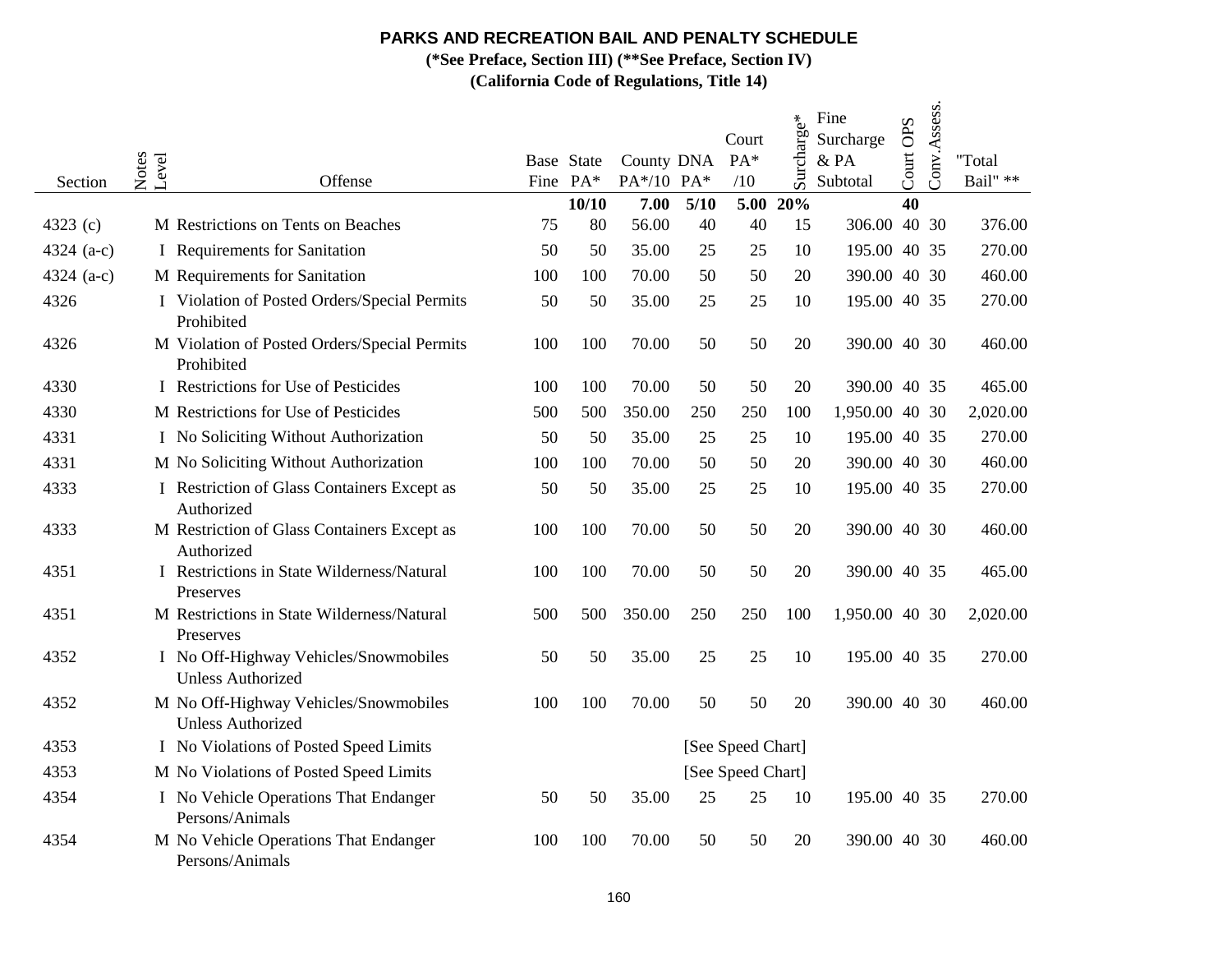**(\*See Preface, Section III) (\*\*See Preface, Section IV)**

| Section      | Notes<br>Level | Offense                                                                                |          | Base State<br>Fine PA* | County DNA<br>PA*/10 PA* |          | Court<br>$PA*$<br>/10 | Surcharge*     | Fine<br>Surcharge<br>& PA<br>Subtotal | Court OPS | Conv.Assess. | "Total<br>Bail" ** |
|--------------|----------------|----------------------------------------------------------------------------------------|----------|------------------------|--------------------------|----------|-----------------------|----------------|---------------------------------------|-----------|--------------|--------------------|
|              |                |                                                                                        |          | 10/10                  | 7.00                     | 5/10     | 5.00                  | 20%            |                                       | 40        |              |                    |
| 4355         |                | I Restrictions on Vehicle Operation                                                    | 50       | 50                     | 35.00                    | 25       | 25                    | 10             | 195.00 40 35                          |           |              | 270.00             |
| 4355<br>4357 |                | M Restrictions on Vehicle Operation                                                    | 75<br>50 | 80<br>50               | 56.00                    | 40<br>25 | 40<br>25              | 15<br>10       | 306.00 40 30<br>195.00 40 35          |           |              | 376.00<br>270.00   |
| 4357         |                | I License Requirements to Operate Vehicle<br>M License Requirements to Operate Vehicle | 75       | 80                     | 35.00<br>56.00           | 40       | 40                    | 15             | 306.00 40 30                          |           |              | 376.00             |
|              |                |                                                                                        | 50       | 50                     | 35.00                    | 25       | 25                    | 10             | 195.00 40 35                          |           |              | 270.00             |
| 4359 (b)     |                | I No Horses/Pack Animals Except in<br><b>Designated Areas</b>                          |          |                        |                          |          |                       |                |                                       |           |              |                    |
| 4359 (b)     |                | M No Horses/Pack Animals Except in<br><b>Designated Areas</b>                          | 75       | 80                     | 56.00                    | 40       | 40                    | 15             | 306.00 40 30                          |           |              | 376.00             |
| 4359 (c)     |                | I No Riding Horses/Pack Animals in<br><b>Reckless Manner</b>                           | 50       | 50                     | 35.00                    | 25       | 25                    | 10             | 195.00 40 35                          |           |              | 270.00             |
| 4359 (c)     |                | M No Riding Horses/Pack Animals in<br><b>Reckless Manner</b>                           | 100      | 100                    | 70.00                    | 50       | 50                    | 20             | 390.00 40 30                          |           |              | 460.00             |
| 4359 (e)     |                | I Gate Requirements When Riding                                                        | 35       | 40                     | 28.00                    | 20       | 20                    | $\tau$         | 150.00 40 35                          |           |              | 225.00             |
| 4359 (e)     |                | M Gate Requirements When Riding                                                        | 75       | 80                     | 56.00                    | 40       | 40                    | 15             | 306.00 40 30                          |           |              | 376.00             |
| 4360         |                | I Regulations for Operation of Bicycles                                                | 50       | 50                     | 35.00                    | 25       | 25                    | 10             | 195.00 40 35                          |           |              | 270.00             |
| 4360         |                | M Regulations for Operation of Bicycles                                                | 75       | 80                     | 56.00                    | 40       | 40                    | 15             | 306.00 40 30                          |           |              | 376.00             |
| 4451 (a)     |                | I Camping in Designated Areas Only                                                     | 35       | 40                     | 28.00                    | 20       | 20                    | $\overline{7}$ | 150.00 40 35                          |           |              | 225.00             |
| 4451 (a)     |                | M Camping in Designated Areas Only                                                     | 75       | 80                     | 56.00                    | 40       | 40                    | 15             | 306.00 40 30                          |           |              | 376.00             |
| 4452         |                | I Limits on Number Occupying Camp Sites;<br>per Extra                                  | 35       | 40                     | 28.00                    | 20       | 20                    | 7              | 150.00 40 35                          |           |              | 225.00             |
| 4452         |                | M Limits on Number Occupying Camp Sites;<br>per Extra                                  | 75       | 80                     | 56.00                    | 40       | 40                    | 15             | 306.00 40 30                          |           |              | 376.00             |
| 4453         |                | I Camping Fees Due at Certain Times                                                    | 35       | 40                     | 28.00                    | 20       | 20                    | $\tau$         | 150.00 40 35                          |           |              | 225.00             |
| 4453         |                | M Camping Fees Due at Certain Times                                                    | 75       | 80                     | 56.00                    | 40       | 40                    | 15             | 306.00 40 30                          |           |              | 376.00             |
| 4454         |                | I Occupancy Authorized Only After Fees<br>Are Paid                                     | 35       | 40                     | 28.00                    | 20       | 20                    | $\tau$         | 150.00 40 35                          |           |              | 225.00             |
| 4454         |                | M Occupancy Authorized Only After Fees<br>Are Paid                                     | 75       | 80                     | 56.00                    | 40       | 40                    | 15             | 306.00 40 30                          |           |              | 376.00             |
| 4455         |                | I Camping Time Limits-Days per Year                                                    | 35       | 40                     | 28.00                    | 20       | 20                    | $\tau$         | 150.00 40 35                          |           |              | 225.00             |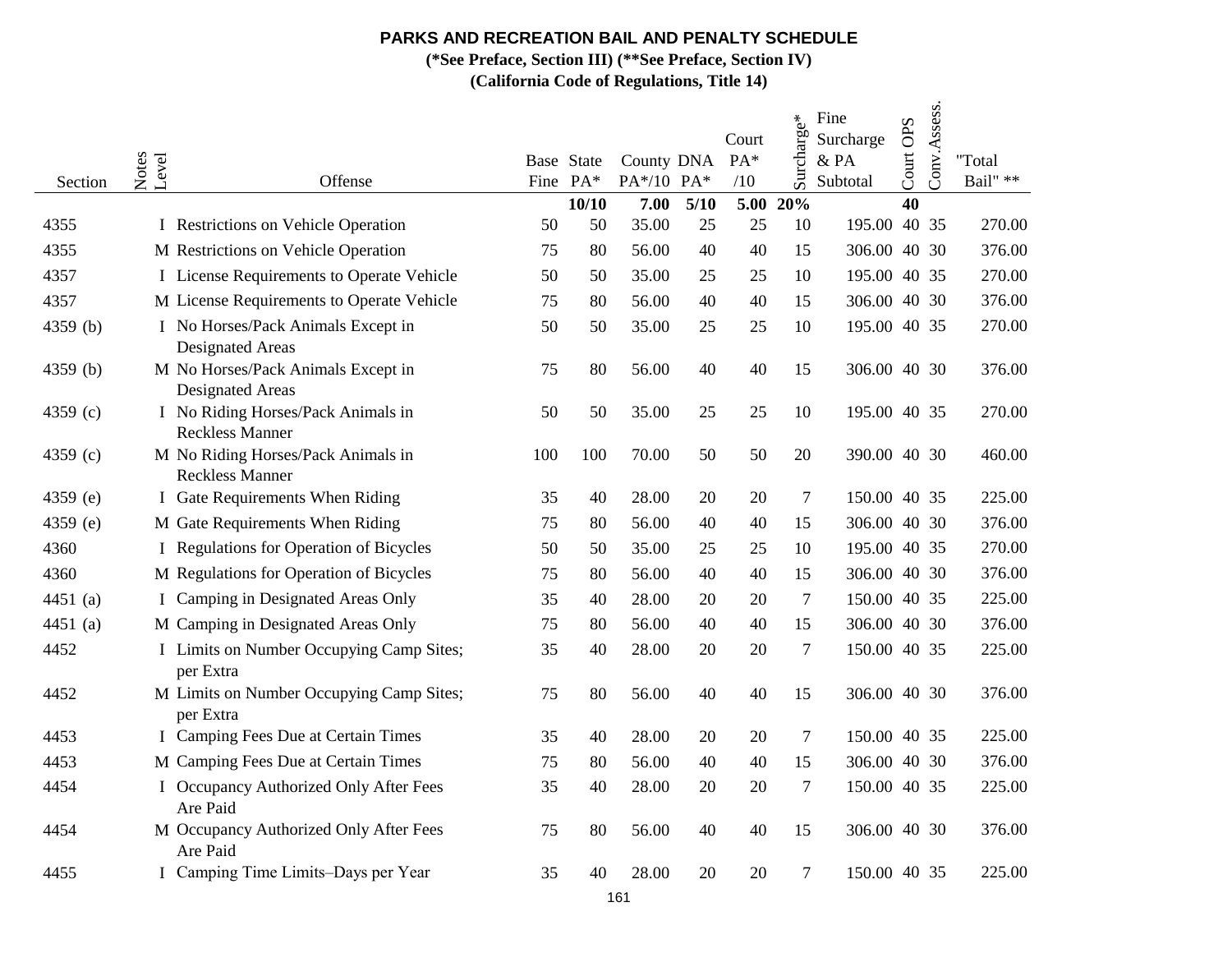**(\*See Preface, Section III) (\*\*See Preface, Section IV)**

| Section    | Notes<br>Level<br>Offense                                                    |     | Base State<br>Fine PA* | County DNA<br>PA*/10 PA* |      | Court<br>PA*<br>/10 | charge*<br>S <sub>UT</sub> | Fine<br>Surcharge<br>& PA<br>Subtotal | Court OPS | Conv.Assess. | "Total<br>Bail" ** |
|------------|------------------------------------------------------------------------------|-----|------------------------|--------------------------|------|---------------------|----------------------------|---------------------------------------|-----------|--------------|--------------------|
|            |                                                                              |     | 10/10                  | 7.00                     | 5/10 | 5.00                | 20%                        |                                       | 40        |              |                    |
| 4455       | M Camping Time Limits-Days per Year                                          | 75  | 80                     | 56.00                    | 40   | 40                  | 15                         | 306.00 40 30                          |           |              | 376.00             |
| 4456       | <b>I</b> Vacating Campsite Requirements                                      | 35  | 40                     | 28.00                    | 20   | 20                  | 7                          | 150.00 40 35                          |           |              | 225.00             |
| 4456       | M Vacating Campsite Requirements                                             | 75  | 80                     | 56.00                    | 40   | 40                  | 15                         | 306.00 40 30                          |           |              | 376.00             |
| 4457       | I No Camping in Day-Use Areas Unless<br>Authorized                           | 35  | 40                     | 28.00                    | 20   | 20                  | $\tau$                     | 150.00 40 35                          |           |              | 225.00             |
| 4457       | M No Camping in Day-Use Areas Unless<br>Authorized                           | 75  | 80                     | 56.00                    | 40   | 40                  | 15                         | 306.00 40 30                          |           |              | 376.00             |
| 4458       | I Nighttime Closure Requirements                                             | 50  | 50                     | 35.00                    | 25   | 25                  | 10                         | 195.00 40 35                          |           |              | 270.00             |
| 4458       | M Nighttime Closure Requirements                                             | 100 | 100                    | 70.00                    | 50   | 50                  | 20                         | 390.00 40 30                          |           |              | 460.00             |
| 4501 (a)   | I Hunting Requirements-Picacho State<br>Recreational Area                    | 100 | 100                    | 70.00                    | 50   | 50                  | 20                         | 390.00 40 35                          |           |              | 465.00             |
| 4501 (a)   | M Hunting Requirements-Picacho State<br><b>Recreational Area</b>             | 250 | 250                    | 175.00                   | 125  | 125                 | 50                         | 975.00 40 30                          |           |              | 1,045.00           |
| 4501 (b)   | I Hunting Requirements-Auburn State<br><b>Recreational Area</b>              | 100 | 100                    | 70.00                    | 50   | 50                  | 20                         | 390.00 40 35                          |           |              | 465.00             |
| $4501$ (b) | M Hunting Requirements-Auburn State<br>Recreational Area                     | 250 | 250                    | 175.00                   | 125  | 125                 | 50                         | 975.00 40 30                          |           |              | 1,045.00           |
| 4501 (c)   | I Hunting Requirements-San Luis Reservoir State<br><b>Recreational Area</b>  | 100 | 100                    | 70.00                    | 50   | 50                  | 20                         | 390.00 40 35                          |           |              | 465.00             |
| 4501 (c)   | M Hunting Requirements-San Luis Reservoir State<br><b>Recreational Area</b>  | 250 | 250                    | 175.00                   | 125  | 125                 | 50                         | 975.00 40 30                          |           |              | 1,045.00           |
| 4501 $(d)$ | I Hunting Requirements-Providence Mountain<br><b>State Recreational Area</b> | 100 | 100                    | 70.00                    | 50   | 50                  | 20                         | 390.00 40 35                          |           |              | 465.00             |
| 4501 $(d)$ | M Hunting Requirements-Providence Mountain<br><b>State Recreational Area</b> | 250 | 250                    | 175.00                   | 125  | 125                 | 50                         | 975.00 40 30                          |           |              | 1,045.00           |
| 4501 (e)   | I Hunting Requirements-Lake Oroville State<br>Recreational Area              | 100 | 100                    | 70.00                    | 50   | 50                  | 20                         | 390.00 40 35                          |           |              | 465.00             |
| 4501 (e)   | M Hunting Requirements-Lake Oroville State<br>Recreational Area              | 250 | 250                    | 175.00                   | 125  | 125                 | 50                         | 975.00 40 30                          |           |              | 1,045.00           |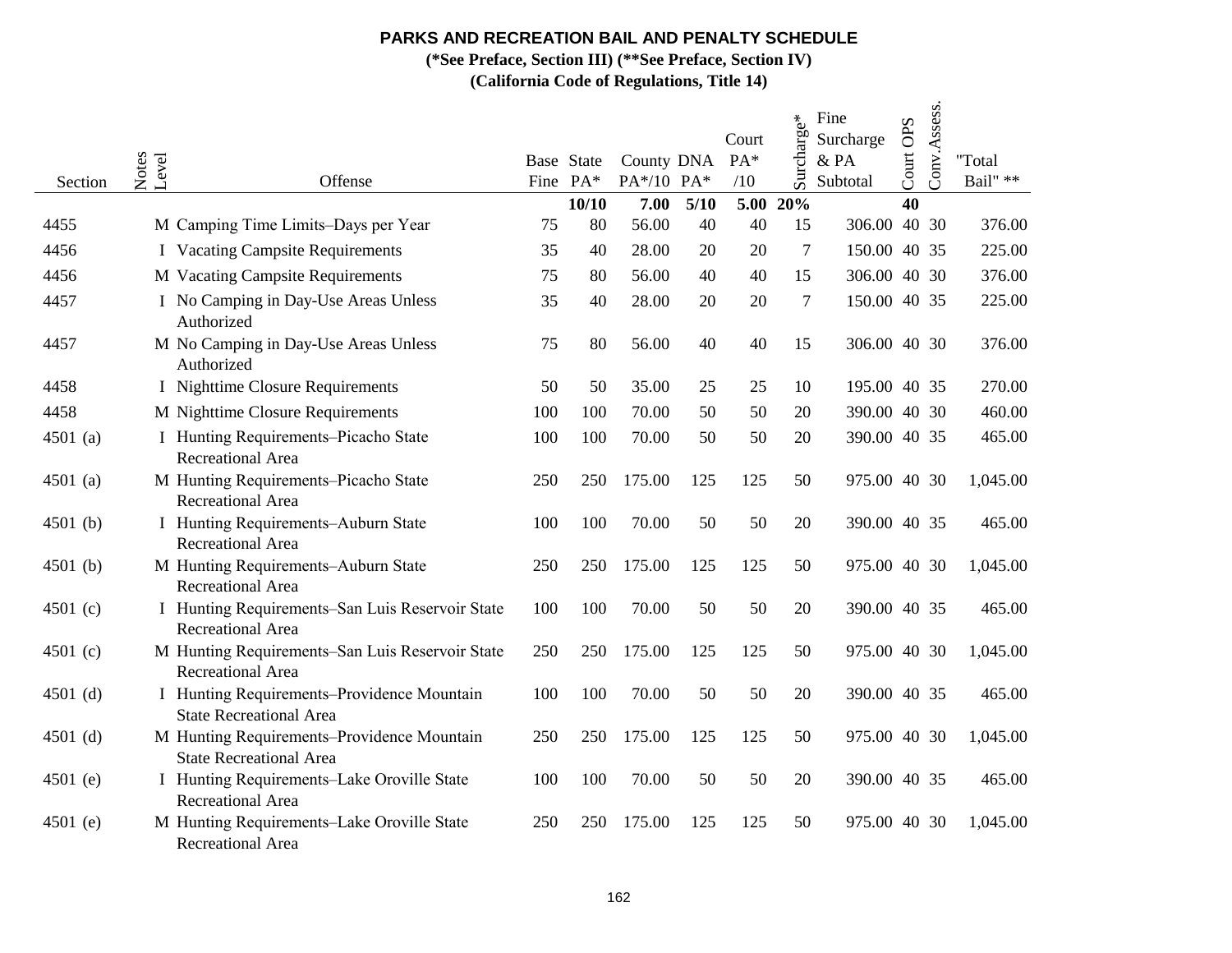**(\*See Preface, Section III) (\*\*See Preface, Section IV)**

| Section    | Notes<br>Level | Offense                                                                                                                       |     | Base State<br>Fine PA* | County DNA<br>PA*/10 PA* |      | Court<br>$PA*$<br>/10 | Surcharge*       | Fine<br>Surcharge<br>$&$ PA<br>Subtotal | Court OPS | Conv.Assess. | "Total<br>Bail" ** |
|------------|----------------|-------------------------------------------------------------------------------------------------------------------------------|-----|------------------------|--------------------------|------|-----------------------|------------------|-----------------------------------------|-----------|--------------|--------------------|
|            |                |                                                                                                                               |     | 10/10                  | 7.00                     | 5/10 | 5.00                  | 20%              |                                         | 40        |              |                    |
| 4501 $(f)$ |                | I Hunting Requirements-Lake Perris State<br><b>Recreational Area</b>                                                          | 100 | 100                    | 70.00                    | 50   | 50                    | 20               | 390.00 40 35                            |           |              | 465.00             |
| 4501 $(f)$ |                | M Hunting Requirements-Lake Perris State<br><b>Recreational Area</b>                                                          | 250 | 250                    | 175.00                   | 125  | 125                   | 50               | 975.00 40 30                            |           |              | 1,045.00           |
| 4501 (g)   |                | I Hunting Requirements-Harry A. Merlo State<br><b>Recreation Area</b>                                                         | 100 | 100                    | 70.00                    | 50   | 50                    | 20               | 390.00 40 35                            |           |              | 465.00             |
| 4501 (g)   |                | M Hunting Requirements-Harry A. Merlo State<br><b>Recreation Area</b>                                                         | 250 | 250                    | 175.00                   | 125  | 125                   | 50               | 975.00 40 30                            |           |              | 1,045.00           |
| 4501 (h)   |                | I Hunting Requirements-Franks Tract State<br>Recreational Area                                                                | 100 | 100                    | 70.00                    | 50   | 50                    | 20               | 390.00 40 35                            |           |              | 465.00             |
| 4501 (h)   |                | M Hunting Requirements-Franks Tract State<br>Recreational Area                                                                | 250 | 250                    | 175.00                   | 125  | 125                   | 50               | 975.00 40 30                            |           |              | 1,045.00           |
| 4600(a)    |                | I Restrictions-San Simeon Historical<br>Monument-Tours                                                                        | 35  | 40                     | 28.00                    | 20   | 20                    | $\boldsymbol{7}$ | 150.00 40 35                            |           |              | 225.00             |
| 4600(a)    |                | M Restrictions-San Simeon Historical<br>Monument-Tours                                                                        | 75  | 80                     | 56.00                    | 40   | 40                    | 15               | 306.00 40 30                            |           |              | 376.00             |
| 4600(b)    |                | I Restrictions-San Simeon Historical<br>Monument-Objects + Damages                                                            | 35  | 40                     | 28.00                    | 20   | 20                    | $\boldsymbol{7}$ | 150.00 40 35                            |           |              | 225.00             |
| 4600(b)    |                | M Restrictions-San Simeon Historical<br>Monument-Objects + Damages                                                            | 75  | 80                     | 56.00                    | 40   | 40                    | 15               | 306.00 40 30                            |           |              | 376.00             |
| 4600(c)    |                | I Restrictions–San Simeon Historical<br>Monument-Food + Damages                                                               | 35  | 40                     | 28.00                    | 20   | 20                    | $\tau$           | 150.00 40 35                            |           |              | 225.00             |
| 4600(c)    |                | M Restrictions-San Simeon Historical<br>Monument-Food + Damages                                                               | 75  | 80                     | 56.00                    | 40   | 40                    | 15               | 306.00 40 30                            |           |              | 376.00             |
| $4600$ (d) |                | I Restrictions-San Simeon Historical<br>Monument-Cameras                                                                      | 35  | 40                     | 28.00                    | 20   | 20                    | 7                | 150.00 40 35                            |           |              | 225.00             |
| $4600$ (d) |                | M Restrictions-San Simeon Historical<br>Monument-Cameras                                                                      | 75  | 80                     | 56.00                    | 40   | 40                    | 15               | 306.00 40 30                            |           |              | 376.00             |
| 4601 $(a)$ |                | I Restrictions-Torrey Pines, Point Lobos State<br>Reserves, and Penasquitos Marsh Natural State<br>Recreational Areas-Picnics | 35  | 40                     | 28.00                    | 20   | 20                    | 7                | 150.00 40 35                            |           |              | 225.00             |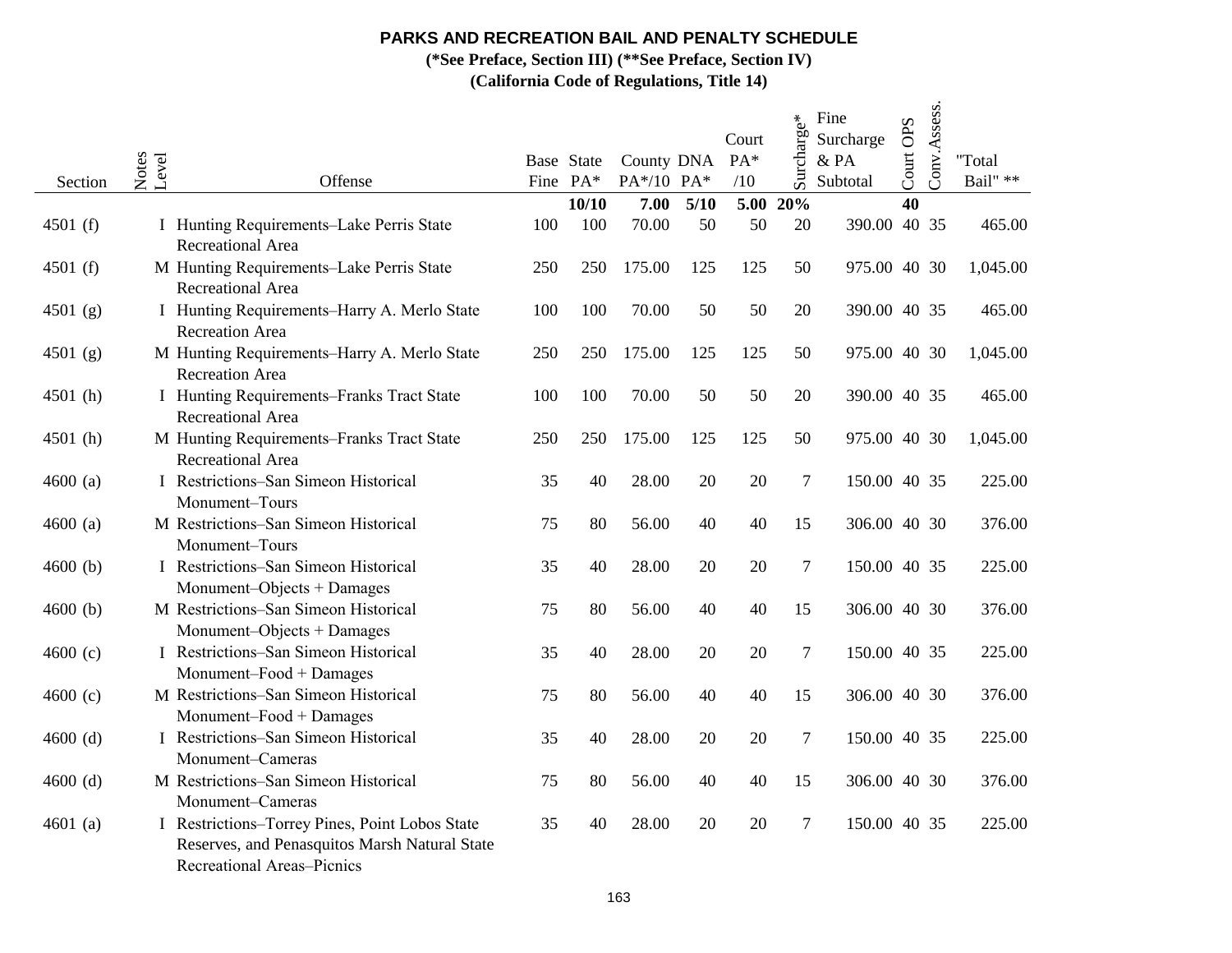**(\*See Preface, Section III) (\*\*See Preface, Section IV)**

| Section       | Notes<br>Level | Offense                                                                                                                                 |     | Base State<br>Fine PA* | County DNA<br>PA*/10 PA* |        | Court<br>PA*<br>/10 | Surcharge* | Fine<br>Surcharge<br>& PA<br>Subtotal | Court OPS | Conv.Assess. | "Total<br>Bail" ** |
|---------------|----------------|-----------------------------------------------------------------------------------------------------------------------------------------|-----|------------------------|--------------------------|--------|---------------------|------------|---------------------------------------|-----------|--------------|--------------------|
|               |                |                                                                                                                                         |     | 10/10                  | 7.00                     | $5/10$ | 5.00                | 20%        |                                       | 40        |              |                    |
| 4601 (a)      |                | M Restrictions-Torrey Pines, Point Lobos State<br>Reserves, and Penasquitos Marsh Natural State<br><b>Recreational Areas-Picnics</b>    | 75  | 80                     | 56.00                    | 40     | 40                  | 15         | 306.00 40 30                          |           |              | 376.00             |
| 4601 $(b)$    |                | I Restrictions-Torrey Pines, Point Lobos State<br>Reserves, and Penasquitos Marsh Natural State<br>Recreational Areas-Designated Trails | 35  | 40                     | 28.00                    | 20     | 20                  | 7          | 150.00 40 35                          |           |              | 225.00             |
| 4601 $(b)$    |                | M Restrictions-Torrey Pines, Point Lobos State<br>Reserves, and Penasquitos Marsh Natural State<br>Recreational Areas-Designated Trails | 75  | 80                     | 56.00                    | 40     | 40                  | 15         | 306.00 40 30                          |           |              | 376.00             |
| 4603 $(a)$    |                | I Restrictions-Angel Island State Park-<br><b>Boat Docking</b>                                                                          | 100 | 100                    | 70.00                    | 50     | 50                  | 20         | 390.00 40 35                          |           |              | 465.00             |
| $4603$ (a)    |                | M Restrictions-Angel Island State Park-<br><b>Boat Docking</b>                                                                          | 250 | 250                    | 175.00                   | 125    | 125                 | 50         | 975.00 40 30                          |           |              | 1,045.00           |
| 4604          |                | I Restrictions-Carrizo Impact Area                                                                                                      | 100 | 100                    | 70.00                    | 50     | 50                  | 20         | 390.00 40 35                          |           |              | 465.00             |
| 4604          |                | M Restrictions-Carrizo Impact Area                                                                                                      | 500 | 500                    | 350.00                   | 250    | 250                 | 100        | 1,950.00 40 30                        |           |              | 2,020.00           |
| 4608          |                | I Restrictions-Mt. San Jacinto State<br>Wilderness                                                                                      | 50  | 50                     | 35.00                    | 25     | 25                  | 10         | 195.00 40 35                          |           |              | 270.00             |
| 4608          |                | M Restrictions-Mt. San Jacinto State<br>Wilderness                                                                                      | 100 | 100                    | 70.00                    | 50     | 50                  | 20         | 390.00 40 30                          |           |              | 460.00             |
| $4609$ (b)    |                | I Restrictions-Pismo Dunes State Vehicular<br>Recreational Area-Towing                                                                  | 50  | 50                     | 35.00                    | 25     | 25                  | 10         | 195.00 40 35                          |           |              | 270.00             |
| 4609(b)       |                | M Restrictions-Pismo Dunes State Vehicular<br>Recreational Area-Towing                                                                  | 100 | 100                    | 70.00                    | 50     | 50                  | 20         | 390.00 40 30                          |           |              | 460.00             |
| 4609 $(b)(3)$ |                | I Restrictions-Pismo Dunes-Off-Highway<br>Vehicles                                                                                      | 50  | 50                     | 35.00                    | 25     | 25                  | 10         | 195.00 40 35                          |           |              | 270.00             |
| 4609 $(b)(3)$ |                | M Restrictions-Pismo Dunes-Off-Highway<br>Vehicles                                                                                      | 100 | 100                    | 70.00                    | 50     | 50                  | 20         | 390.00 40 30                          |           |              | 460.00             |
| 4609 $(b)(4)$ |                | I Restrictions-Pismo Dunes-Safety<br>Equipment                                                                                          | 50  | 50                     | 35.00                    | 25     | 25                  | 10         | 195.00 40 35                          |           |              | 270.00             |
| 4609 $(b)(4)$ |                | M Restrictions-Pismo Dunes-Safety<br>Equipment                                                                                          | 100 | 100                    | 70.00                    | 50     | 50                  | 20         | 390.00 40 30                          |           |              | 460.00             |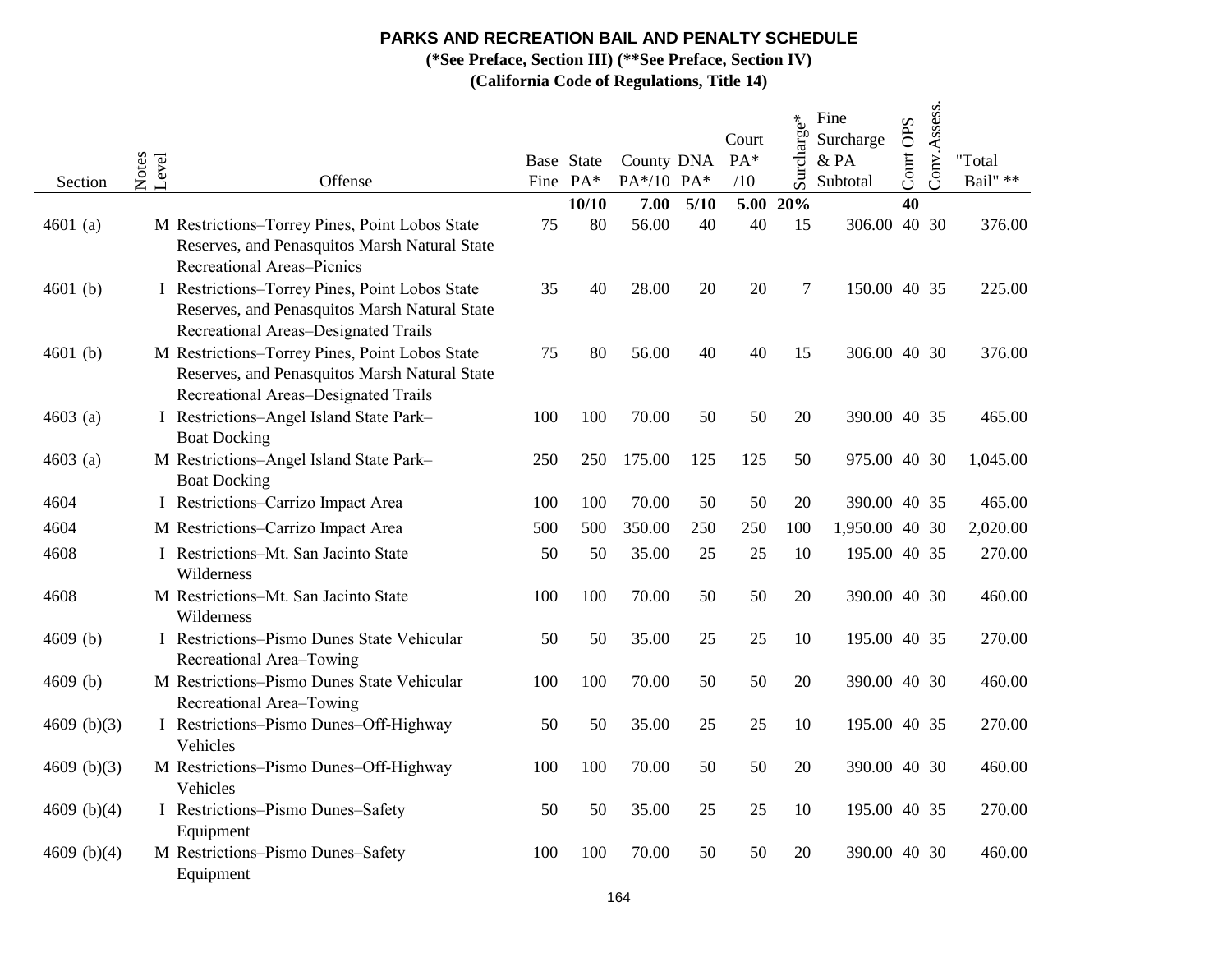**(\*See Preface, Section III) (\*\*See Preface, Section IV)**

| Section    | Notes<br>Level | Offense                                                  |     | Base State<br>Fine PA* | County DNA<br>PA*/10 PA* |      | Court<br>$PA*$<br>/10 | Surcharge* | Fine<br>Surcharge<br>$\&$ PA<br>Subtotal | Court OPS | Conv.Assess. | "Total<br>Bail" $\ast\ast$ |
|------------|----------------|----------------------------------------------------------|-----|------------------------|--------------------------|------|-----------------------|------------|------------------------------------------|-----------|--------------|----------------------------|
|            |                |                                                          |     | 10/10                  | 7.00                     | 5/10 |                       | 5.00 20%   |                                          | 40        |              |                            |
| 4610 $(a)$ |                | I Unlicensed Driver Off-Highway<br>Requirements          | 50  | 50                     | 35.00                    | 25   | 25                    | 10         | 195.00 40 35                             |           |              | 270.00                     |
| 4610 $(a)$ |                | M Unlicensed Driver Off-Highway<br>Requirements          | 100 | 100                    | 70.00                    | 50   | 50                    | 20         | 390.00 40 30                             |           |              | 460.00                     |
| 4610(b)    |                | I Unlicensed Driver Off-Highway<br>Capabilities          | 50  | 50                     | 35.00                    | 25   | 25                    | 10         | 195.00 40 35                             |           |              | 270.00                     |
| 4610(b)    |                | M Unlicensed Driver Off-Highway<br>Capabilities          | 100 | 100                    | 70.00                    | 50   | 50                    | 20         | 390.00 40 30                             |           |              | 460.00                     |
| 4611 $(c)$ |                | I Rockhounding-Commercial Restrictions                   | 50  | 50                     | 35.00                    | 25   | 25                    | 10         | 195.00 40 35                             |           |              | 270.00                     |
| 4611 (c)   |                | M Rockhounding-Commercial Restrictions                   | 100 | 100                    | 70.00                    | 50   | 50                    | 20         | 390.00 40 30                             |           |              | 460.00                     |
| $4611$ (d) |                | I Rockhounding-Maximum Take Allowed<br>15 Pounds per Day | 50  | 50                     | 35.00                    | 25   | 25                    | 10         | 195.00 40 35                             |           |              | 270.00                     |
| 4611 $(d)$ |                | M Rockhounding-Maximum Take Allowed<br>15 Pounds per Day | 100 | 100                    | 70.00                    | 50   | 50                    | 20         | 390.00 40 30                             |           |              | 460.00                     |
| 4611 $(e)$ |                | I Rockhounding-Use of Tools                              | 50  | 50                     | 35.00                    | 25   | 25                    | 10         | 195.00 40 35                             |           |              | 270.00                     |
| 4611 (e)   |                | M Rockhounding-Use of Tools                              | 100 | 100                    | 70.00                    | 50   | 50                    | 20         | 390.00 40 30                             |           |              | 460.00                     |
| 4611 $(f)$ |                | I Rockhounding-Prohibited in Swimming/Boating<br>Areas   | 50  | 50                     | 35.00                    | 25   | 25                    | 10         | 195.00 40 35                             |           |              | 270.00                     |
| 4611 $(f)$ |                | M Rockhounding-Prohibited in Swimming/Boating<br>Areas   | 100 | 100                    | 70.00                    | 50   | 50                    | 20         | 390.00 40 30                             |           |              | 460.00                     |
| 4611 (g)   |                | I Rockhounding-Areas for Collecting<br>Limited           | 50  | 50                     | 35.00                    | 25   | 25                    | 10         | 195.00 40 35                             |           |              | 270.00                     |
| 4611 (g)   |                | M Rockhounding-Areas for Collecting<br>Limited           | 100 | 100                    | 70.00                    | 50   | 50                    | 20         | 390.00 40 30                             |           |              | 460.00                     |
| 4611(h)    |                | I Rockhounding-Indian Artifact Removal<br>Prohibited     | 50  | 50                     | 35.00                    | 25   | 25                    | 10         | 195.00 40 35                             |           |              | 270.00                     |
| 4611 (h)   |                | M Rockhounding-Indian Artifact Removal<br>Prohibited     | 100 | 100                    | 70.00                    | 50   | 50                    | 20         | 390.00 40 30                             |           |              | 460.00                     |
| 4611 (i)   |                | I Rockhounding-Panning for Gold                          | 50  | 50                     | 35.00                    | 25   | 25                    | 10         | 195.00 40 35                             |           |              | 270.00                     |
| 4611(i)    |                | M Rockhounding-Panning for Gold                          | 100 | 100                    | 70.00                    | 50   | 50                    | 20         | 390.00 40 30                             |           |              | 460.00                     |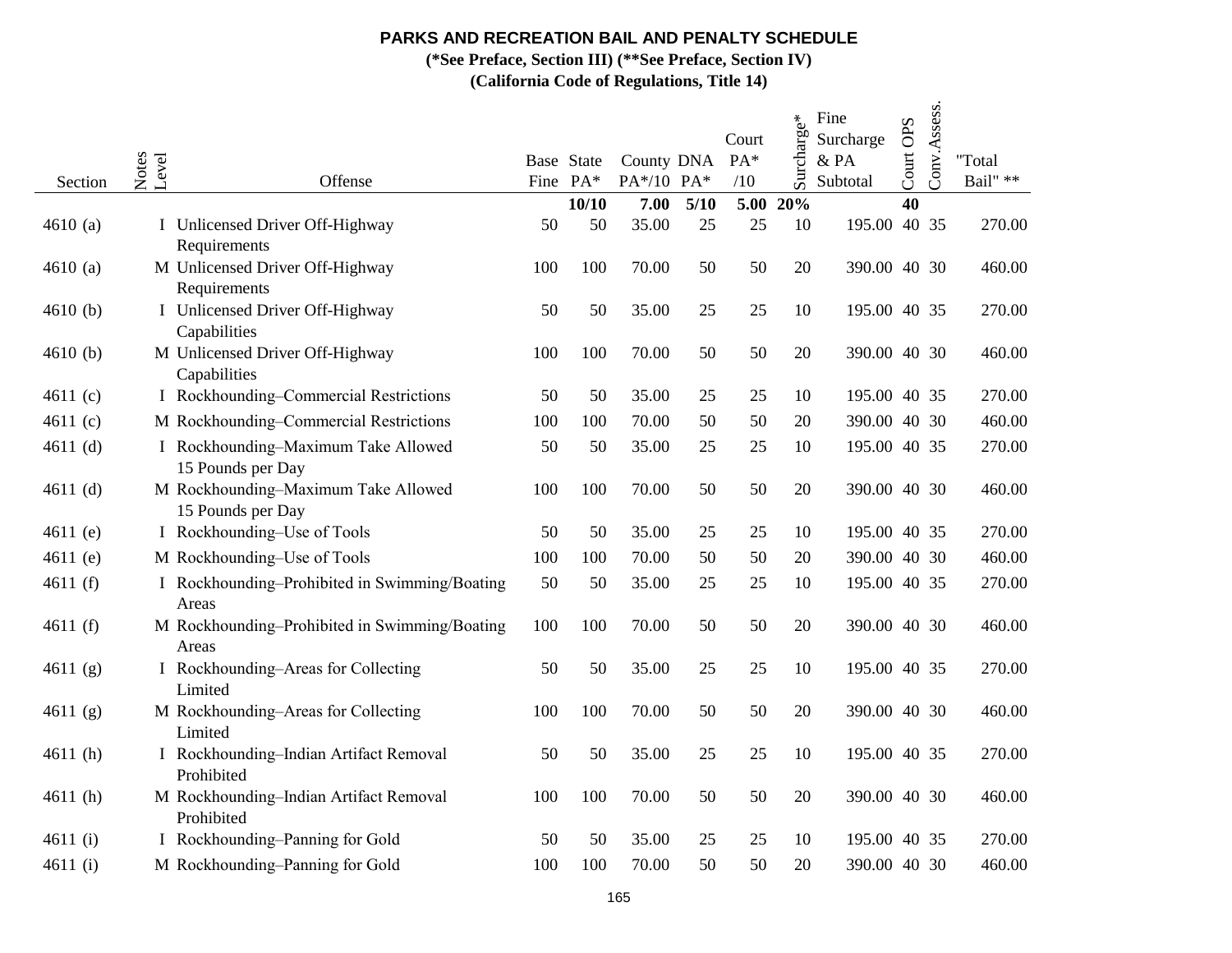**(\*See Preface, Section III) (\*\*See Preface, Section IV)**

| Section    | Notes<br>Level | Offense                                                          | Fine PA* | Base State | County DNA<br>PA*/10 PA* |      | Court<br>PA*<br>/10 | Surcharge* | Fine<br>Surcharge<br>& PA<br>Subtotal | Court OPS | Conv.Assess. | "Total<br>Bail" ** |
|------------|----------------|------------------------------------------------------------------|----------|------------|--------------------------|------|---------------------|------------|---------------------------------------|-----------|--------------|--------------------|
|            |                |                                                                  |          | 10/10      | 7.00                     | 5/10 | 5.00                | 20%        |                                       | 40        |              |                    |
| 4612       |                | I Restrictions-Crystal Cove Historic<br>District                 | 100      | 100        | 70.00                    | 50   | 50                  | 20         | 390.00                                |           | 40 35        | 465.00             |
| 4612       |                | M Restrictions-Crystal Cove Historic<br>District                 | 500      | 500        | 350.00                   | 250  | 250                 | 100        | 1,950.00 40 30                        |           |              | 2,020.00           |
| 4613(a)    |                | I Restrictions-CA State Railroad<br>Museum-Capacities            | 35       | 40         | 28.00                    | 20   | 20                  | $\tau$     | 150.00 40 35                          |           |              | 225.00             |
| 4613(a)    |                | M Restrictions-CA State Railroad<br>Museum-Capacities            | 75       | 80         | 56.00                    | 40   | 40                  | 15         | 306.00 40 30                          |           |              | 376.00             |
| $4613$ (b) |                | I Restrictions-CA State Railroad<br>Museum-Photography           | 35       | 40         | 28.00                    | 20   | 20                  | $\tau$     | 150.00 40 35                          |           |              | 225.00             |
| 4613 (b)   |                | M Restrictions–CA State Railroad<br>Museum-Photography           | 75       | 80         | 56.00                    | 40   | 40                  | 15         | 306.00 40 30                          |           |              | 376.00             |
| 4613 $(c)$ |                | I Restrictions-CA State Railroad<br>Museum-Artifacts + Damages   | 35       | 40         | 28.00                    | 20   | 20                  | $\tau$     | 150.00 40 35                          |           |              | 225.00             |
| 4613 $(c)$ |                | M Restrictions-CA State Railroad<br>Museum-Artifacts + Damages   | 75       | 80         | 56.00                    | 40   | 40                  | 15         | 306.00 40 30                          |           |              | 376.00             |
| 4613 $(d)$ |                | I Restrictions-CA State Railroad<br>Museum-Climbing + Damages    | 35       | 40         | 28.00                    | 20   | 20                  | $\tau$     | 150.00 40 35                          |           |              | 225.00             |
| 4613 $(d)$ |                | M Restrictions-CA State Railroad<br>Museum-Climbing + Damages    | 75       | 80         | 56.00                    | 40   | 40                  | 15         | 306.00 40 30                          |           |              | 376.00             |
| 4613 (e)   |                | I Restrictions-CA State Railroad<br>Museum-Food/Drink + Damages  | 35       | 40         | 28.00                    | 20   | 20                  | $\tau$     | 150.00 40 35                          |           |              | 225.00             |
| 4613 (e)   |                | M Restrictions-CA State Railroad<br>Museum-Food/Drink + Damages  | 75       | 80         | 56.00                    | 40   | 40                  | 15         | 306.00 40 30                          |           |              | 376.00             |
| 4650       |                | I No Swimming Except in Designated<br>Areas                      | 50       | 50         | 35.00                    | 25   | 25                  | 10         | 195.00 40 35                          |           |              | 270.00             |
| 4650       |                | M No Swimming Except in Designated<br>Areas                      | 100      | 100        | 70.00                    | 50   | 50                  | 20         | 390.00 40 30                          |           |              | 460.00             |
| 4651       |                | I No Boating/Water Skiing in Designated<br><b>Swimming Areas</b> | 100      | 100        | 70.00                    | 50   | 50                  | 20         | 390.00 40 35                          |           |              | 465.00             |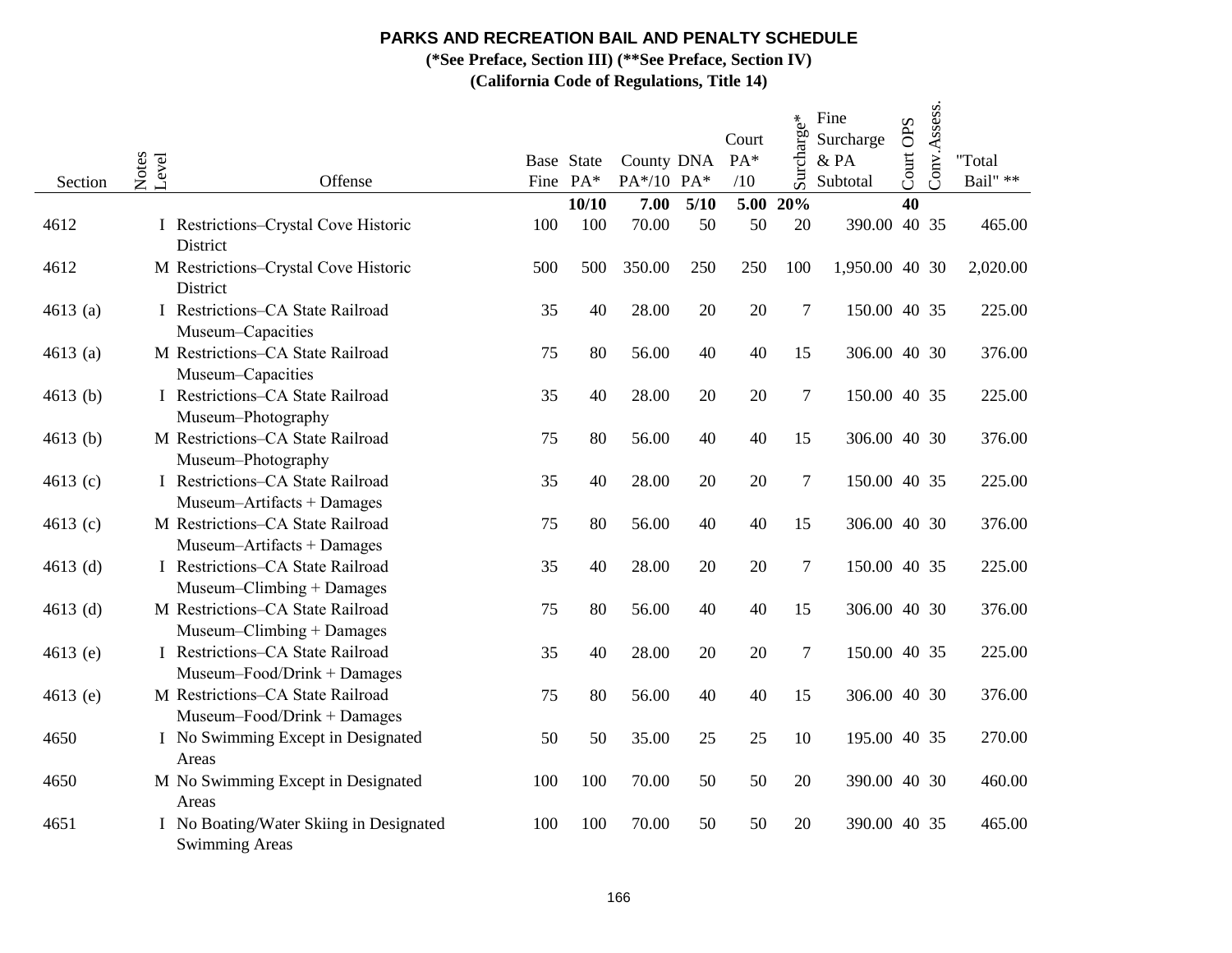**(\*See Preface, Section III) (\*\*See Preface, Section IV)**

| Section    | Notes<br>Level<br>Offense                                                  |     | Base State<br>Fine PA* | County DNA<br>PA*/10 PA* |      | Court<br>PA*<br>/10 | Surcharge* | Fine<br>Surcharge<br>& PA<br>Subtotal | Court OPS | Conv.Assess. | "Total<br>Bail" ** |
|------------|----------------------------------------------------------------------------|-----|------------------------|--------------------------|------|---------------------|------------|---------------------------------------|-----------|--------------|--------------------|
|            |                                                                            |     | 10/10                  | 7.00                     | 5/10 | 5.00                | 20%        |                                       | 40        |              |                    |
| 4651       | M No Boating/Water Skiing in Designated<br><b>Swimming Areas</b>           | 500 | 500                    | 350.00                   | 250  | 250                 | 100        | 1,950.00 40 30                        |           |              | 2,020.00           |
| 4656       | I No Diving Allowed                                                        | 50  | 50                     | 35.00                    | 25   | 25                  | 10         | 195.00 40 35                          |           |              | 270.00             |
| 4656       | M No Diving Allowed                                                        | 100 | 100                    | 70.00                    | 50   | 50                  | 20         | 390.00 40 30                          |           |              | 460.00             |
| 4657       | I No Boat Launching Where Posted                                           | 50  | 50                     | 35.00                    | 25   | 25                  | 10         | 195.00 40 35                          |           |              | 270.00             |
| 4657       | M No Boat Launching Where Posted                                           | 100 | 100                    | 70.00                    | 50   | 50                  | 20         | 390.00 40 30                          |           |              | 460.00             |
| 4658       | I No Exceeding Posted Speed Limits in<br><b>Boats</b>                      | 50  | 50                     | 35.00                    | 25   | 25                  | 10         | 195.00 40 35                          |           |              | 270.00             |
| 4658       | M No Exceeding Posted Speed Limits in<br><b>Boats</b>                      | 100 | 100                    | 70.00                    | 50   | 50                  | 20         | 390.00 40 30                          |           |              | 460.00             |
| 4659       | I Speed Restrictions for Nighttime Boat<br>Operation                       | 50  | 50                     | 35.00                    | 25   | 25                  | 10         | 195.00 40 35                          |           |              | 270.00             |
| 4659       | M Speed Restrictions for Nighttime Boat<br>Operation                       | 100 | 100                    | 70.00                    | 50   | 50                  | 20         | 390.00 40 30                          |           |              | 460.00             |
| $4660$ (a) | I Vessel Overnight Stay Prohibited Except<br><b>Where Permitted</b>        | 50  | 50                     | 35.00                    | 25   | 25                  | 10         | 195.00 40 35                          |           |              | 270.00             |
| $4660$ (a) | M Vessel Overnight Stay Prohibited Except<br><b>Where Permitted</b>        | 100 | 100                    | 70.00                    | 50   | 50                  | 20         | 390.00 40 30                          |           |              | 460.00             |
| 4660(b)    | I Vessel Restrictions Apply if Posted                                      | 50  | 50                     | 35.00                    | 25   | 25                  | 10         | 195.00 40 35                          |           |              | 270.00             |
| 4660(b)    | M Vessel Restrictions Apply if Posted                                      | 100 | 100                    | 70.00                    | 50   | 50                  | 20         | 390.00 40 30                          |           |              | 460.00             |
| 4660 $(c)$ | I Abandoned Vessels Must Be Removed by<br>Registered Owner of Notification | 50  | 50                     | 35.00                    | 25   | 25                  | 10         | 195.00 40 35                          |           |              | 270.00             |
| 4660 $(c)$ | M Abandoned Vessels Must Be Removed by<br>Registered Owner of Notification | 100 | 100                    | 70.00                    | 50   | 50                  | 20         | 390.00 40 30                          |           |              | 460.00             |
| 4661       | I Restrictions for Disposal of Waste From<br><b>Boats</b>                  | 50  | 50                     | 35.00                    | 25   | 25                  | 10         | 195.00 40 35                          |           |              | 270.00             |
| 4661       | M Restrictions for Disposal of Waste From<br><b>Boats</b>                  | 100 | 100                    | 70.00                    | 50   | 50                  | 20         | 390.00 40 30                          |           |              | 460.00             |
| 4662 $(a)$ | I Vessel Inspection Requirements-Any Time                                  | 50  | 50                     | 35.00                    | 25   | 25                  | 10         | 195.00 40 35                          |           |              | 270.00             |
| 4662 $(a)$ | M Vessel Inspection Requirements-Any Time                                  | 100 | 100                    | 70.00                    | 50   | 50                  | 20         | 390.00 40 30                          |           |              | 460.00             |